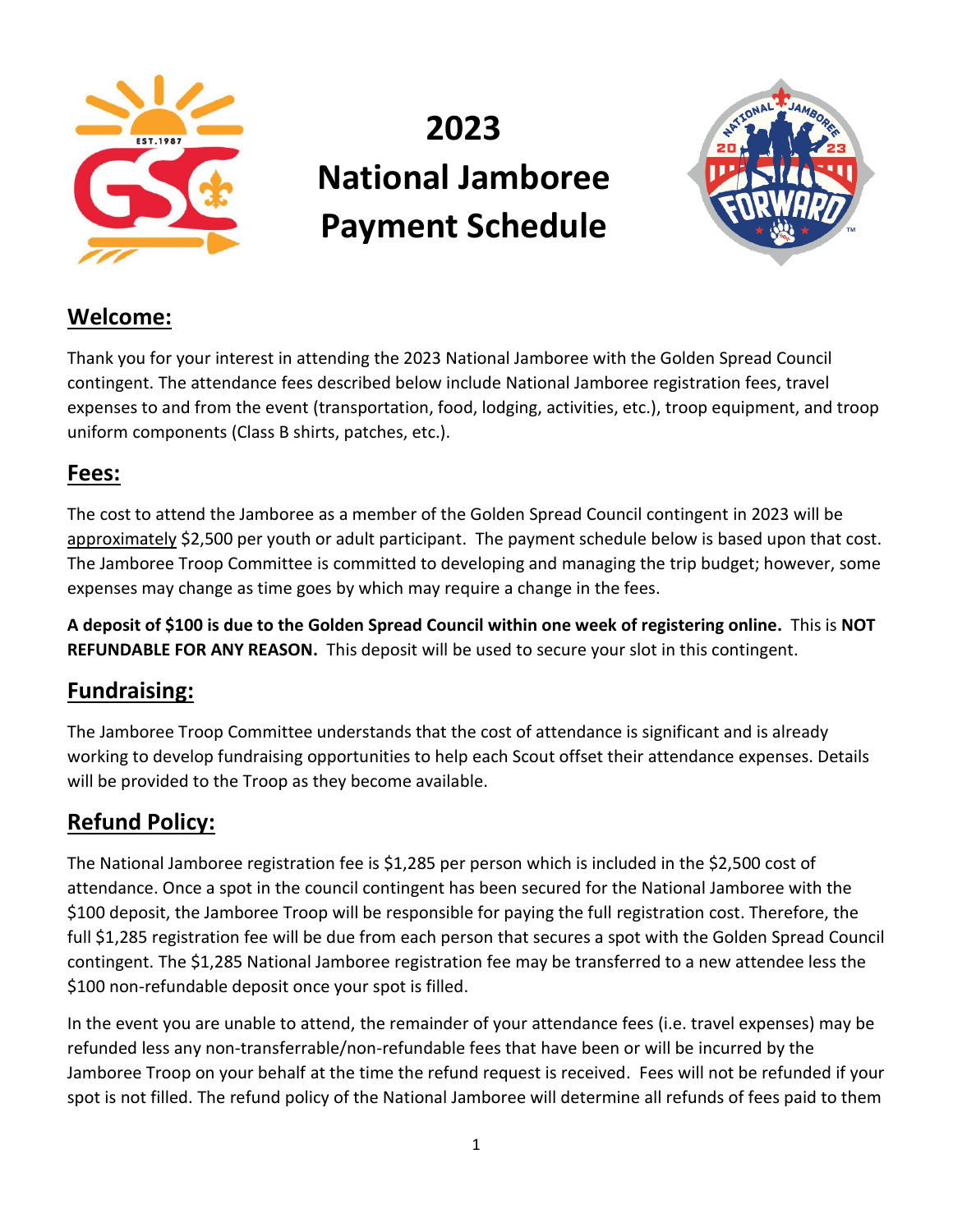at the time. All refund requests must be made in writing stating the reason and address the request to: National Jamboree Council Committee, 401 Tascosa Rd. Amarillo, TX., 79124

Following the event, any excess funds will be distributed evenly among the attendees.

## **Registration:**

Please go to jamboree.scouting.org to register. Once the National BSA announces the final registration date, we will also announce that date.

#### **Payment Dates/Information:**

The following **bold** dates are "set in stone" as the council has certain dates whereby payment must be made to the National Jamboree. Any payment made after the dates below will be charged an additional 10 percent late fee and the participant may be removed from the contingent. If removed for nonpayment, all fees paid to date, minus any non-transferrable/non-refundable fees, may be returned. The final cost and payment schedule adjustments will be determined by the Jamboree Troop Committee by January 31, 2023. The dates below are when your payment is due to the Golden Spread Council:

- **1. \$100.00 deposit** must be made within one week of registering online to secure your slot and is not refundable for any reason. We will accept registrations up to the date that the National BSA announces; however, all fees that were due up to that date must be paid in full withing one week of registration.
- **2. July 11, 2022 - \$385 (1st Event Registration Fee due to National)**
- **3.** September 16, 2022 \$400
- **4.** November 16, 2022 \$400
- **5. December 9, 2022 - \$500 (2nd Event Registration Fee due to National)**
- **6.** February 16, 2023 \$415
- **7. March 10, 2023 - \$300 (3rd Event Registration Fee due to National)**

#### PAYMENT NOTES

- 1. A participant may pay the total amount at any time.
- 2. Payments should be made via cash, check, or credit card.
- 3. Make checks payable to the Golden Spread Council.
- 4. Credit card payments will be charged an additional 2.5 percent processing fee. (For Example: \$2,500 + \$62.50 = \$2,562.50)
- 5. Payments may be made over the phone or in person at the Golden Spread Council office.
- 6. **The Golden Spread Council will approve the online registration upon receipt of the deposit and any payments that were due up to the time of registration.**